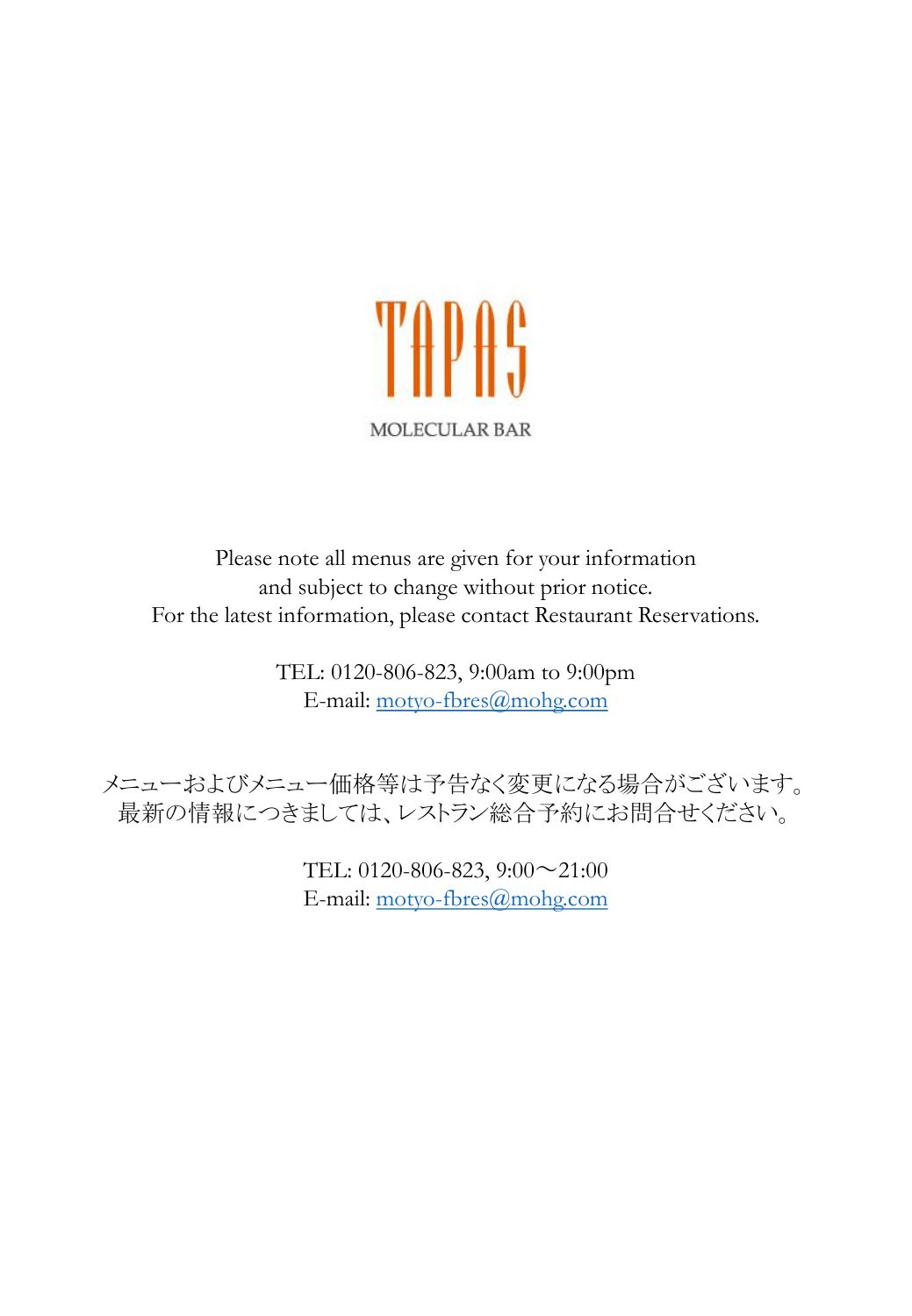## MOLECULAR BAR

Dinner menu ディナーコース

25,300

7-glass premium wine flight 7 種類のプレミアムワインペアリング

25,000

7-glass wine flight 7 種類のワインペアリング

14,000

4 glass wine flight 4 種類のワインペアリング

9,900

Mocktail Flight 6 種類のモクテルペアリング

8,800

1 st seating 6:00 pm 2 nd seating 8:30 pm

All prices are in Japanese Yen, inclusive of consumption tax and subject to 15% service charge. If you have any questions about the origin of the ingredients used by our chefs, please ask your server. Please note that menus are subject to market change and availability.

上記は日本円での表示価格に消費税を含んだ料金で、 別途 15%のサービス料を申し受けます。 使用食材につきましては、スタッフにお尋ねください。 メニューは入荷により予告なく変更になる場合がございますので、 予めご了承賜りますようお願い申し上げます。

Donut ドーナツ SDG caviar | mascarpone SDG キャビア|マスカルポーネ

Southern Barbarian 南蛮 nodoguro | shaved ice | tosa vinegar のどぐろ|かき氷|土佐酢

Lobster Bourguignon ロブスターブルギニヨン red wine | mushroom | croûton 赤ワイン| きのこ |クルトン

An Attempt at Crab Cream Croquette 不完全な蟹クリームコロッケ soft shell Crab | king crab | tomato ソフトシェルクラブ|タラバ蟹|トマト

Palak Anda パラック アンダ curry | spinach | egg カレー|ほうれん草|卵

A Long Delayed Christmas Dinner 遅れたクリスマスディナー chicken wing | gravy | cranberry 手羽先 | グレイビー | クランベリー

American BBQ アメリカンバーベキュー Iberico pluma | charred corn | smoke イベリコプルマ|焼きとうもろこし|燻製

Shepherds Midnight Snack 羊飼いの晩酌 lamb shank | potato | carrot ラムすね肉|じゃが芋|にんじん

Bulgogi プルコギ wagyu sirloin | sesame | onion 和牛サーロイン|白ごま|玉ねぎ

〆Bikini ビキニ〆 Cheese x 3 | iberico ham | truffle butter チーズ x 3|イベリコハム|トリュフバター

Japanese Honeybee Hive 日本みつばちの巣 honey | taro potato | bee pollen はちみつ|タロイモ|蜜蜂花粉

Tropical Fondant トロピカルフォンダン coconut | sand | mango ココナッツ | 砂 | マンゴー

Taco タコス mochi | chilli | dark chocolate 牛皮|唐辛子|ダークチョコ

Coffee or Tea コーヒー 又は 紅茶